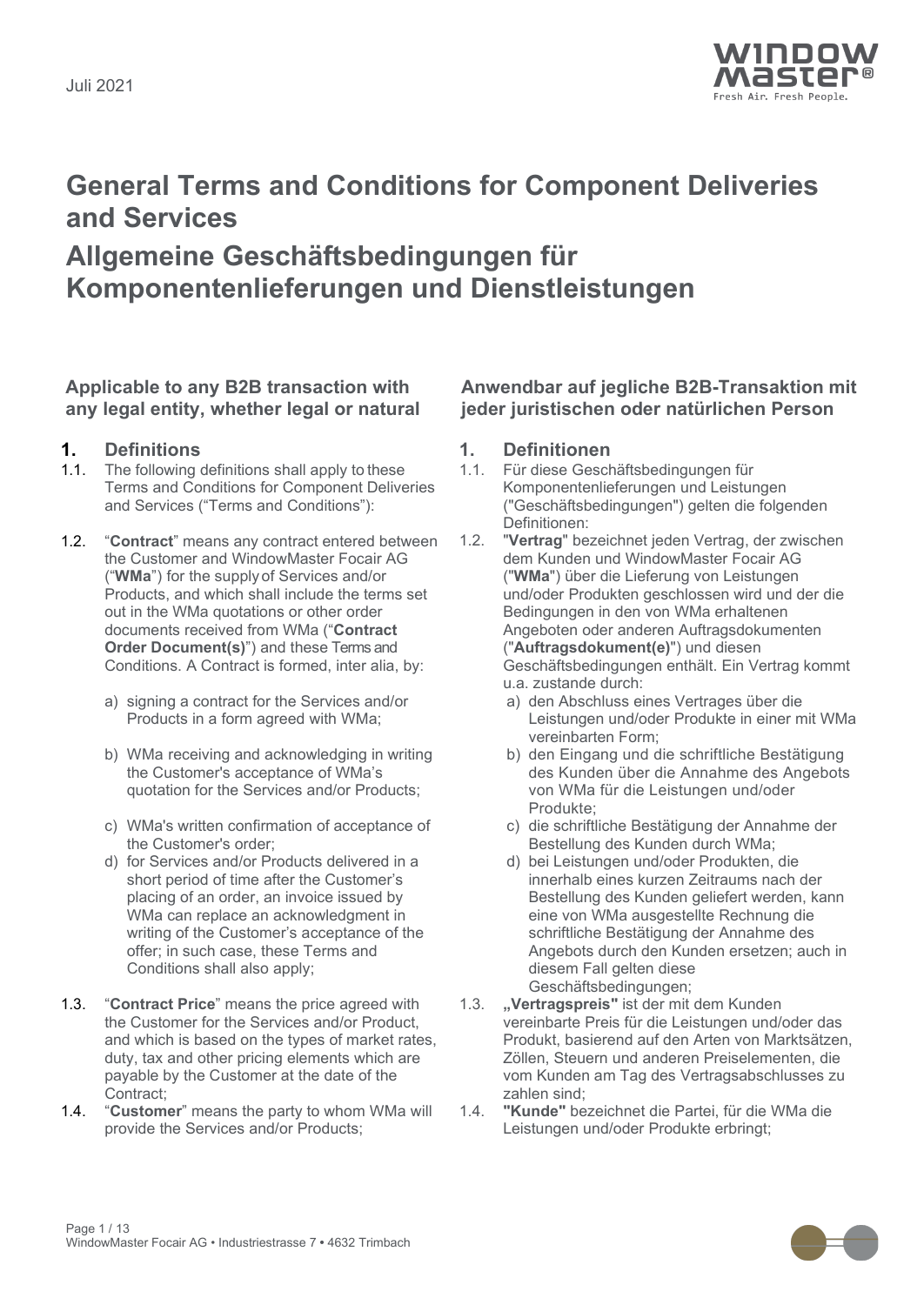

- 1.5. "**Development**" means the development or project being undertaken by the Customer, and to which the Services relate;
- 1.6. "**Intellectual Property Rights**" means any intellectual property right of WMa including without limitation any registered and/or unregistered rights to the tangible and intangible assets as set out in Sections [8.1](#page-6-0) and [8.2.](#page-6-1)
- 1.7. "**Product/s**" means WMa product(s) supplied under the Contract including as supplied as part of the Services;
- 1.8. "**Relevant Documents**" means any document, such as a specification or brief, which defines the Services and/or Products;
- 1.9. "**Services**" means any service provided to the Customer by WMa including installation, commissioning and maintenance services;
- 1.10. "**Site**" means the site of the Development. 1.10. **"Standort"** bezeichnet den Standort der

### **2. Offer and Conclusion of the Contract 2. Angebot und Zustandekommen des**

- 2.1. These Terms and Conditions together with WMa's Contract Order Documents apply exclusively; general business terms and conditions of the Customer conflicting with or deviating from WMa's Terms and Conditions are only recognized insofar as WMa expressly agreed to them in writing. Similarly, any terms and conditions of contract of the Customer previously agreed upon that conflict with or supplement these Terms and Conditions shall no longer apply. In the event of a direct conflict between any of the provisions of these Terms and Conditions and any other document forming part of the Terms and Conditions, the provision most favorable to WMa shall apply.
- 2.2. Any offer presented by WMa is valid 30 days from the date of offer, unless otherwise explicitly stated in the offer.
- 2.3. Information on measurements and calculations, including drawings and illustrations are solely approximate and should only be used as a guideline.
- 2.4. Obtaining of CE marks for windows, doors and other building components interacting with WMa's Products is not a part of WMa's obligations and delivery. Installation drawings and diagrams are invoiced separately.
- 1.5. **"Entwicklung"** bezeichnet die Entwicklung oder das Projekt, das vom Kunden durchgeführt wird und auf das sich die Leistungen beziehen;
- 1.6. **"Rechte an geistigem Eigentum"** bezeichnet alle Rechte an geistigem Eigentum von WMa, insbesondere alle eingetragenen und/oder nicht eingetragenen Rechte an den in den Ziffern 8.1 und 8.2 genannten materiellen und immateriellen Vermögenswerten.
- 1.7. **"Produkt(e)"** bezeichnet das/die nach dem Vertrag gelieferte(n) Produkt(e) von WMa, einschließlich derjenigen, die als Teil der Leistungen geliefert werden;
- 1.8. **"Relevante Dokumente"** bezeichnet jedes Dokument, wie z.B. eine Spezifikation oder eine Beschreibung, welche die Leistungen und/oder Produkte definiert;
- 1.9. **"Leistungen"** bezeichnet jede Dienstleistung, die WMa für den Kunden erbringt, einschließlich Installations-, Inbetriebnahme- und Wartungsleistungen;
- Entwicklung.

# **Vertrages**

- 2.1. Diese Bedingungen gelten zusammen mit den Auftragsunterlagen von WMa ausschließlich; entgegenstehende oder von den Bedingungen von WMa abweichende allgemeine Geschäftsbedingungen des Kunden werden nur insoweit anerkannt, als WMa ihnen ausdrücklich schriftlich zugestimmt hat. Ebenso finden entgegenstehende oder ergänzende Vertragsbedingungen des Kunden keine Anwendung mehr. Im Falle eines unmittelbaren Widerspruchs zwischen einer der Bestimmungen dieser Geschäftsbedingungen und einem anderen Dokument, das Bestandteil der Geschäftsbedingungen ist, gilt die für WMa günstigste Bestimmung.
- 2.2. Jedes von WMa unterbreitete Angebot ist 30 Tage ab dem Datum des Angebots gültig, es sei denn, im Angebot ist ausdrücklich etwas anderes angegeben.
- 2.3. Angaben zu Maßen und Berechnungen, einschließlich Zeichnungen und Abbildungen, sind nur annähernd maßgebend und sollen nur als Richtlinie dienen.
- 2.4. Die Erlangung von CE-Kennzeichen für Fenster, Türen und sonstige Bauelemente, die mit den Produkten von WMa zusammenwirken, gehört nicht zum Leistungsumfang von WMa. Einbauzeichnungen und -pläne werden gesondert in Rechnung gestellt.

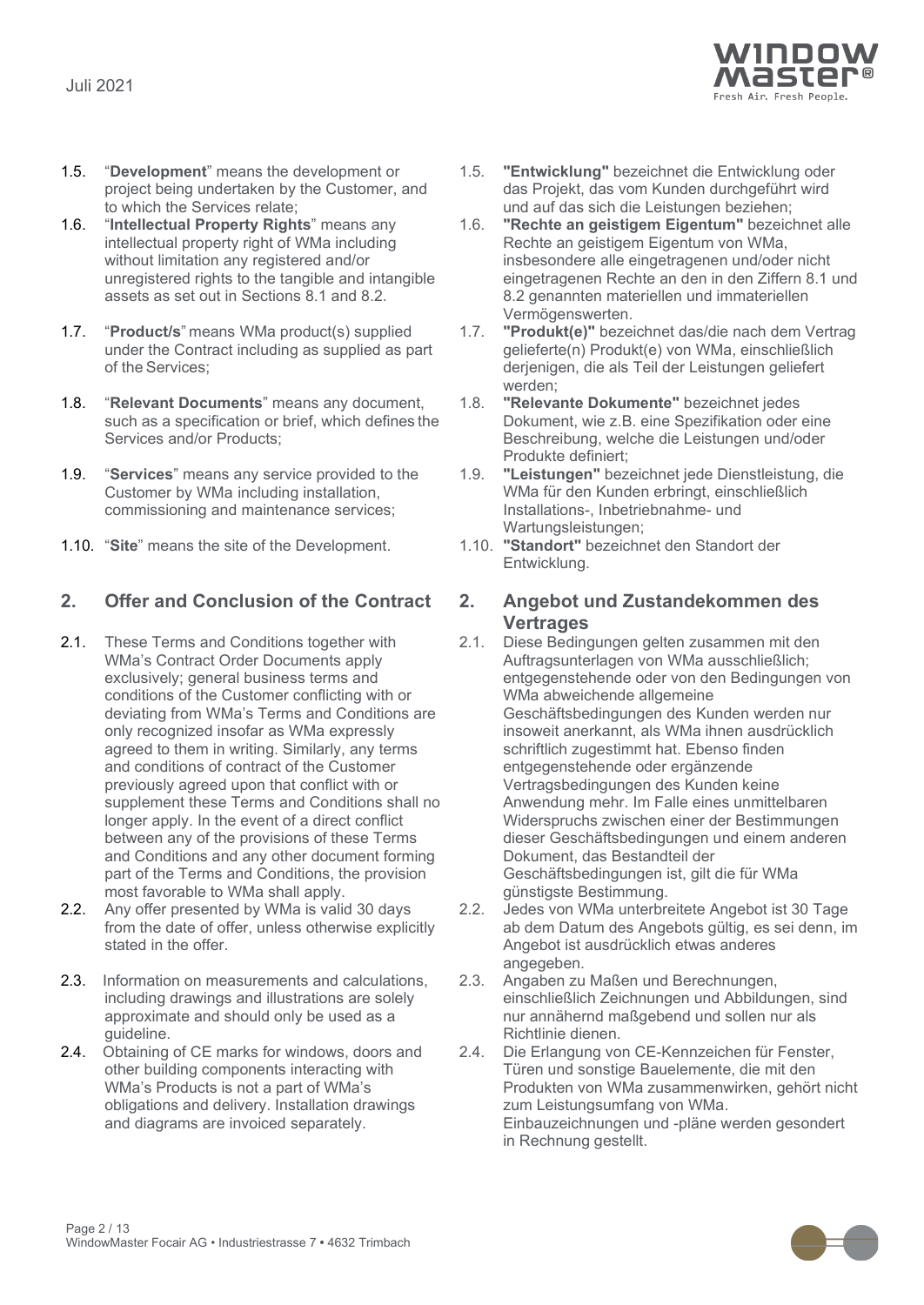

2.5. Product samples' display and information provided in catalogues or other advertisement material cannot be considered as any type of guarantee or warranty in terms of the quality or characteristics of the Products.

**3. Communications 3. Kommunikation** All communications by the Customer with WMa shall be in writing.

- **4. The Services 4. Die Leistungen** WMa shall carry out the Services using reasonable skill and care and in accordance with the terms of Contract including the Relevant Documents and may subcontractthe whole or part of the Services and/or Products.
- 4.2. WMa shall not be liable for errors of negligence of any third party retained by or on behalf ofthe Customer in relation to the Development. The Customer is obliged to pass on information in regard to the Maintenance call to relevant personnel/ inhabitants etc. and facilitate access by WMa solutions ("System").

- <span id="page-2-0"></span>**5. Maintenance Services 5. Wartungsleistungen** Notwithstanding any other term, maintenance services ("**Maintenance**") will be carried outin accordance with the terms of the Contract andas set out in this Section [5.](#page-2-0)
- 5.2. Maintenance will take place within the hours of Monday to Friday 8:00 – 16:00 (CET).
- 5.3. The exact time of a Maintenance call will be communicated to the Customer at least 3 weeks in advance. Should the Customer wish to change the time of the call, WMa must be contacted as soon as possible.
- <span id="page-2-1"></span>5.4. The Customer must ensure that access is secured to all parts of the premises where inspection of the System is necessary. Should installation drawings, or equipment (ladder, lift etc.) be required by WMa, the Customer must provide these at its own cost including any necessary operating personnel.
- 5.5. If Maintenance of any part of the System cannot be undertaken as a result of a lack of information or the inability of WMa to obtain access for whatever reason, or where WMa is involved in delay and/or disruption as a result of the Customer's failure to comply with Sections **Error! Reference source not found.** and [5.3,](#page-2-1) WMa shall not be obliged to undertake

2.5. Die Darstellung von Produktmustern und die Angaben in Katalogen oder sonstigem Werbematerial stellen keine wie immer geartete Garantie oder Zusicherung von Beschaffenheit oder Eigenschaften der Produkte dar.

3.1. Alle Mitteilungen des Kunden an WMa bedürfen der Schriftform.

- 4.1. WMa wird die Leistungen mit angemessener Sachkenntnis und Sorgfalt und in Übereinstimmung mit den Vertragsbedingungen einschließlich der maßgeblichen Dokumente erbringen und kann die Leistungen und/oder Produkte ganz oder teilweise an Subunternehmer vergeben.
- 4.2. WMa haftet nicht für fahrlässige Fehler Dritter, die vom Kunden oder in seinem Auftrag im Zusammenhang mit der Entwicklung beauftragt wurden. Der Kunde ist verpflichtet, Informationen bezüglich des Wartungsabrufs an entsprechendes Personal/Bewohner etc. weiterzugeben und den Zugang für WMa-Lösungen ("System") zu ermöglichen.

- 5.1. Ungeachtet anderer Bestimmungen werden die Wartungsleistungen ("**Wartung**") gemäß den Bestimmungen des Vertrages und wie in dieser Ziffer 5 beschrieben durchgeführt.
- 5.2. Die Wartung findet in der Zeit von Montag bis Freitag 8:00 - 16:00 Uhr (MEZ) statt.
- 5.3. Der genaue Zeitpunkt eines Wartungseinsatzes wird dem Kunden mindestens 3 Wochen im Voraus mitgeteilt. Wünscht der Kunde eine Änderung des Zeitpunkts des Einsatzes, so ist WMa schnellstmöglich zu kontaktieren.
- 5.4. Der Kunde hat dafür Sorge zu tragen, dass der Zugang zu allen Teilen der Räumlichkeiten, in denen eine Überprüfung der Anlage erforderlich ist, sichergestellt ist. Werden von WMa Montagezeichnungen oder Hilfsmittel (Leiter, Aufzug etc.) benötigt, so hat der Kunde diese auf eigene Kosten einschließlich des erforderlichen Bedienungspersonals zur Verfügung zu stellen.
- 5.5. Kann die Wartung eines Teils des Systems nicht durchgeführt werden, weil WMa aus irgendwelchen Gründen nicht informiert ist oder sich keinen Zugang verschaffen kann oder weil WMa durch die Nichteinhaltung der Ziffern 5.3 und 5.4 durch den Kunden in Verzug gerät und/oder gestört wird, ist WMa nicht zur Wartung verpflichtet, sondern der Kunde bleibt für den entsprechenden Teil des

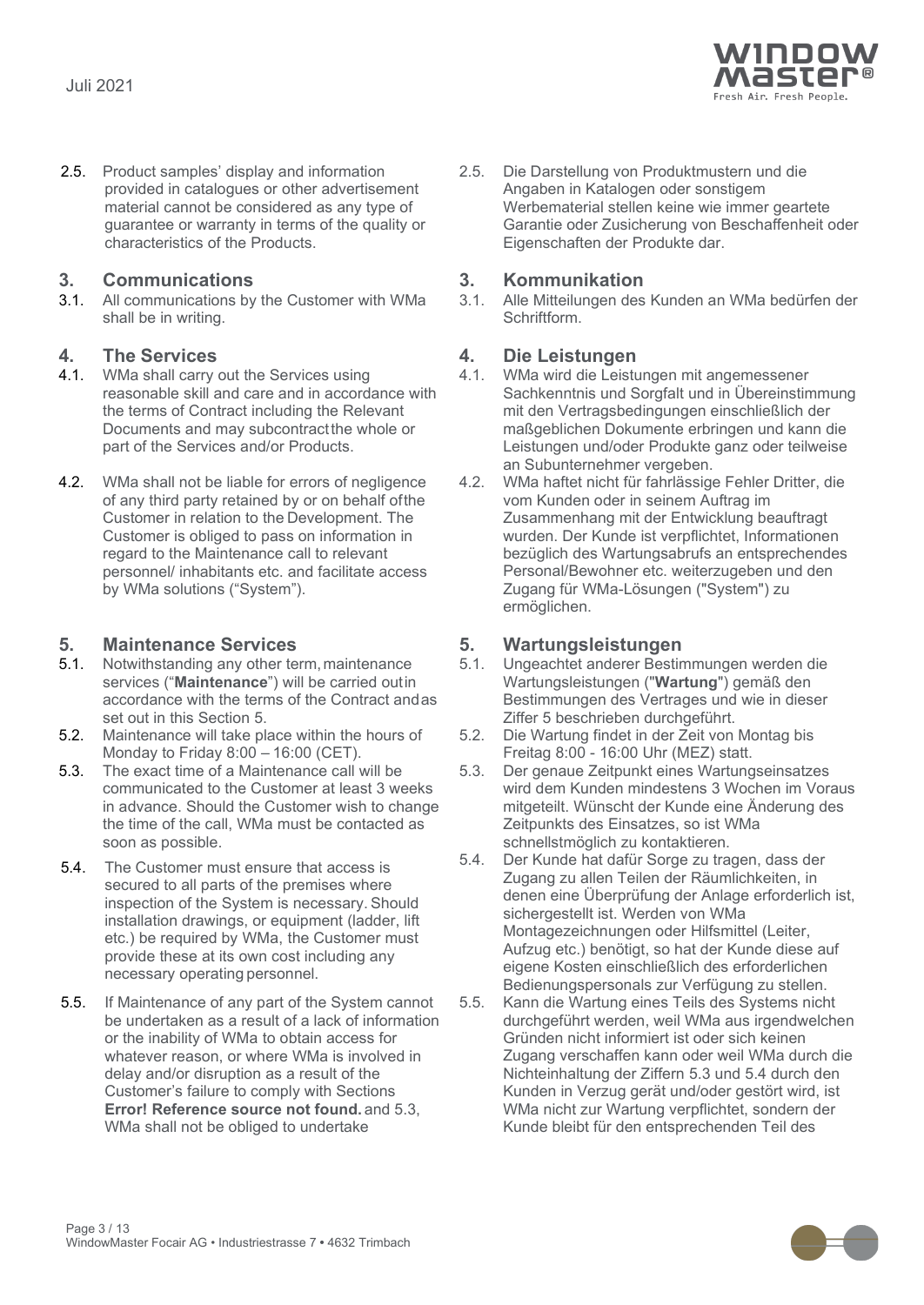

Maintenance, but the Customer shall remain responsible for the relevant part of the Contract Price, and in addition WMa shall be entitled to compensation in regard to transport and additional costs incurred as a result, including supplementary hours, overtime on weekends, bank holidays and weekends.

- 5.6. The following will be charged as additional costs to the Contract Price in accordance with the WMa price list applicable at the date of the Maintenance call, and which shall be invoiced separately:
	-
	- b) Tasks made necessary by conditions for which the Customer is responsible, or in regard to which neither WMa or the Customer have control including weather, burglary, malicious damage, structural changes, repair or other works by the Customer or others, incorrect operation, external impact, damage due to faulty sensors from other suppliers, incorrect window function or signaling errors due to controls supplied by others such as BMS + CTS and BUS systems.
	- c) WMa's reasonable expenses for establishment and operation of a telephone system or internet for WMa's online access to the System and Maintenance calls necessitated by the Customer's failure to keep the telephone system operational.
	- d) Any failure by the Customer to comply with the obligations in Section [0](#page-3-0) to the extent that WMa is liable for additional costs but which may include WMa's costs for any necessary additional time incurred in relation to carrying out the Services.
- 5.7. A Maintenance check list will be provided by WMa for signature by the Customer or an authorised representative.
- 5.8. Maintenance work which is not covered by the Contract Price will be carried out in connection with the Maintenance calls without express confirmation from the Customer, where such work does not require more than 1 hour's work. For work of a greater time expenditure WMa will require the Customer's confirmation before undertaking such work.

<span id="page-3-0"></span>**6. Customer's Obligations 6. Obliegenheiten des Kunden** The Customer shall promptly supply in writing to WMa complete and accurate information about

Vertragspreises verantwortlich und WMa hat darüber hinaus Anspruch auf Entschädigung für die dadurch entstehenden Transport- und Mehrkosten, einschließlich Überstunden, Überstunden an Wochenenden, Feiertagen und Wochenenden.

- 5.6. Als Zusatzkosten zum Vertragspreis werden gemäß der zum Zeitpunkt des Wartungseinsatzes gültigen WMa-Preisliste folgende Leistungen berechnet, die gesondert in Rechnung gestellt werden:
- a) Replacement or repair of wearing parts; and a) Austausch oder Reparatur von Verschleißteilen;
	- b) Arbeiten, die durch Umstände erforderlich werden, die der Kunde zu vertreten hat oder auf die weder WMa noch der Kunde Einfluss haben, wie z.B. Witterung, Einbruch, böswillige Beschädigung, bauliche Veränderungen, Reparaturen oder sonstige Arbeiten durch den Kunden oder andere, Fehlbedienung, Fremdeinwirkung, Schäden durch fehlerhafte Sensoren anderer Lieferanten, fehlerhafte Fensterfunktion oder Meldefehler durch fremdgelieferte Steuerungen wie BMS + CTS und BUS-Systeme.
	- c) Angemessene Aufwendungen von WMa für die Einrichtung und den Betrieb einer Telefonanlage oder des Internets für den Online-Zugriff von WMa auf das System und für Wartungseinsätze, die durch das Versäumnis des Kunden, die Telefonanlage betriebsbereit zu halten, erforderlich werden.
	- d) jede Nichteinhaltung der Verpflichtungen aus Ziffer 6 durch den Kunden, soweit WMa dadurch zusätzliche Kosten entstehen, die jedoch auch die Kosten von WMa für den notwendigen Mehraufwand im Zusammenhang mit der Erbringung der Leistungen umfassen können.
	- 5.7. Eine Wartungscheckliste wird von WMa zur Unterschrift durch den Kunden oder einen Bevollmächtigten zur Verfügung gestellt.
	- 5.8. Wartungsarbeiten, die nicht durch den Vertragspreis abgedeckt sind, werden im Rahmen der Wartungseinsätze ohne ausdrückliche Bestätigung des Kunden durchgeführt, sofern diese Arbeiten nicht mehr als 1 Stunde Arbeitsaufwand erfordern. Bei Arbeiten mit größerem Zeitaufwand wird WMa vor Durchführung solcher Arbeiten die Bestätigung des Kunden einholen.

6.1. Der Kunde wird WMa unverzüglich schriftlich vollständige und genaue Informationen über die

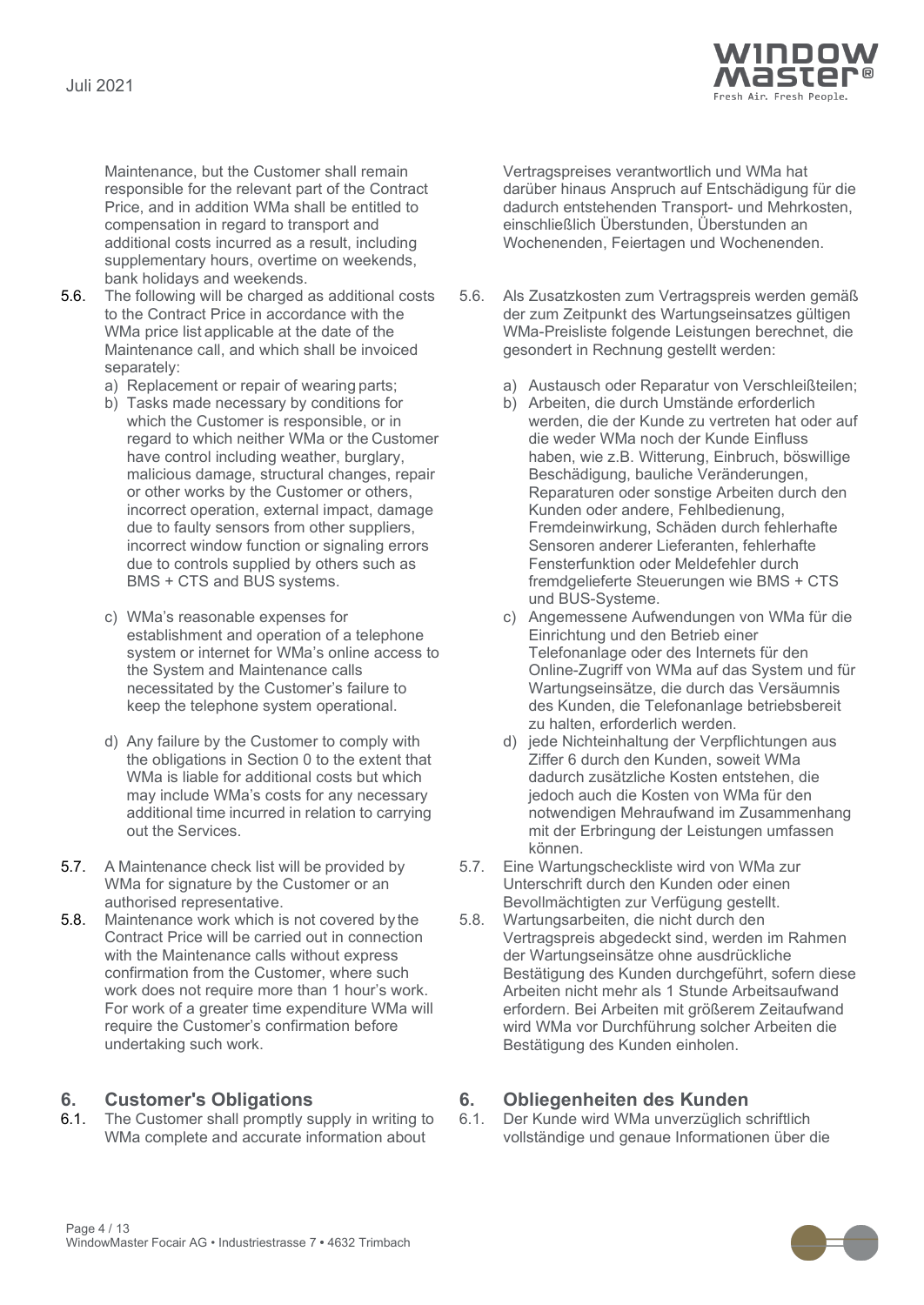

the Development, the Site, third parties retained by or on behalf of the Customer (whose full cooperation and assistance shall be procured) and any matter which may influence the Services including design changes.

- 6.2. The Customer shall supply all facilities and assistance necessary for the execution of the Services including scaffolding, means of access, power supply and site accommodation.
- 6.3. The Customer will ensure that all electrical installations and systems are in accordance with information provided to WMa for the purposes of their undertaking of Services. Regarding Products, any installation works undertaken by parties other than WMa must bein accordance with WMa issued and approved drawings and specifications, and in advance of any testing and commissioning of the Products the relevant power supply must be enabled.
- 6.4. It is the Customer's responsibility to install a dedicated telephone line or internet for use with the Products.

## **7. Delivery, Commencement and Completion**

- a) WMa will use reasonable efforts to deliver Products to the location specified in the Contract on the Delivery Date; and/or
- b) WMa will use reasonable efforts to commence the Services on the Commencement Date and to complete them by the Completion Date and - where no such Dates are agreed - on such other dates as otherwise notified to the Customer by WMa.
- 7.2. Any delivery/commencement/completion date agreed with the Customer is an estimated time for delivery of Products or commencement or completion of Services solely and changes of delivery/commencement/ completion from WMa's end cannot be considered a material breach. Unless the parties had agreed on a fixed date.
- <span id="page-4-0"></span>
- 7.4. WMa will be entitled to an extension of the Delivery Date, Commencement Date or Completion Date upon it becoming apparent that:

Entwicklung, den Standort, die vom Kunden oder in seinem Namen beauftragten Dritten (deren volle Mitwirkung und Unterstützung sichergestellt werden soll) und alle Angelegenheiten, die die Leistungen beeinflussen können, einschließlich Designänderungen, zur Verfügung stellen.

- 6.2. Der Kunde stellt alle Einrichtungen und Hilfsmittel zur Verfügung, die für die Ausführung der Leistungen erforderlich sind, einschließlich Gerüste, Zugangsmöglichkeiten, Stromversorgung und Unterbringung auf der Baustelle.
- 6.3. Der Kunde stellt sicher, dass alle elektrischen Installationen und Systeme mit den Informationen übereinstimmen, die WMa für die Erbringung der Leistungen zur Verfügung gestellt wurden. Im Hinblick auf die Produkte müssen alle Installationsarbeiten, die nicht von WMa durchgeführt werden, mit den von WMa herausgegebenen und genehmigten Zeichnungen und Spezifikationen übereinstimmen, und vor der Prüfung und Inbetriebnahme der Produkte muss die entsprechende Stromversorgung hergestellt werden.
- 6.4. Es liegt in der Verantwortung des Kunden, eine dedizierte Telefon- oder Internetleitung für die Verwendung mit den Produkten zu installieren.

### **7. Lieferung, Beginn und Fertigstellung**

- 7.1. Either: 7.1. Entweder:
	- a) WMa wird sich im Rahmen des Zumutbaren bemühen, die Produkte zum Liefertermin an den im Vertrag genannten Ort zu liefern; und/oder
	- b) WMa wird sich nach besten Kräften bemühen, die Leistungen zum Anfangsdatum zu beginnen und bis zum Fertigstellungsdatum oder - falls keine solchen Termine vereinbart sind - zu anderen, dem Kunden von WMa mitgeteilten Terminen fertigzustellen.
	- 7.2. Bei den mit dem Kunden vereinbarten Liefer-/Beginn-/Fertigstellungsterminen handelt es sich ausschließlich um einen voraussichtlichen Zeitpunkt für die Lieferung der Produkte bzw. den Beginn oder den Abschluss der Leistungen, wobei Änderungen der Liefer-/Beginn- /Fertigstellungstermine von Seiten WMa nicht als wesentliche Verletzung angesehen werden können. Es sei denn, die Parteien hätten einen festen Termin vereinbart.
- 7.3. WMa is entitled to carry out partial deliveries. 7.3. WMa ist berechtigt, Teillieferungen vorzunehmen.
	- 7.4. WMa ist zu einer Verlängerung des Liefertermins, des Anfangsdatums oder des Fertigstellungstermins berechtigt, wenn erkennbar wird, dass:

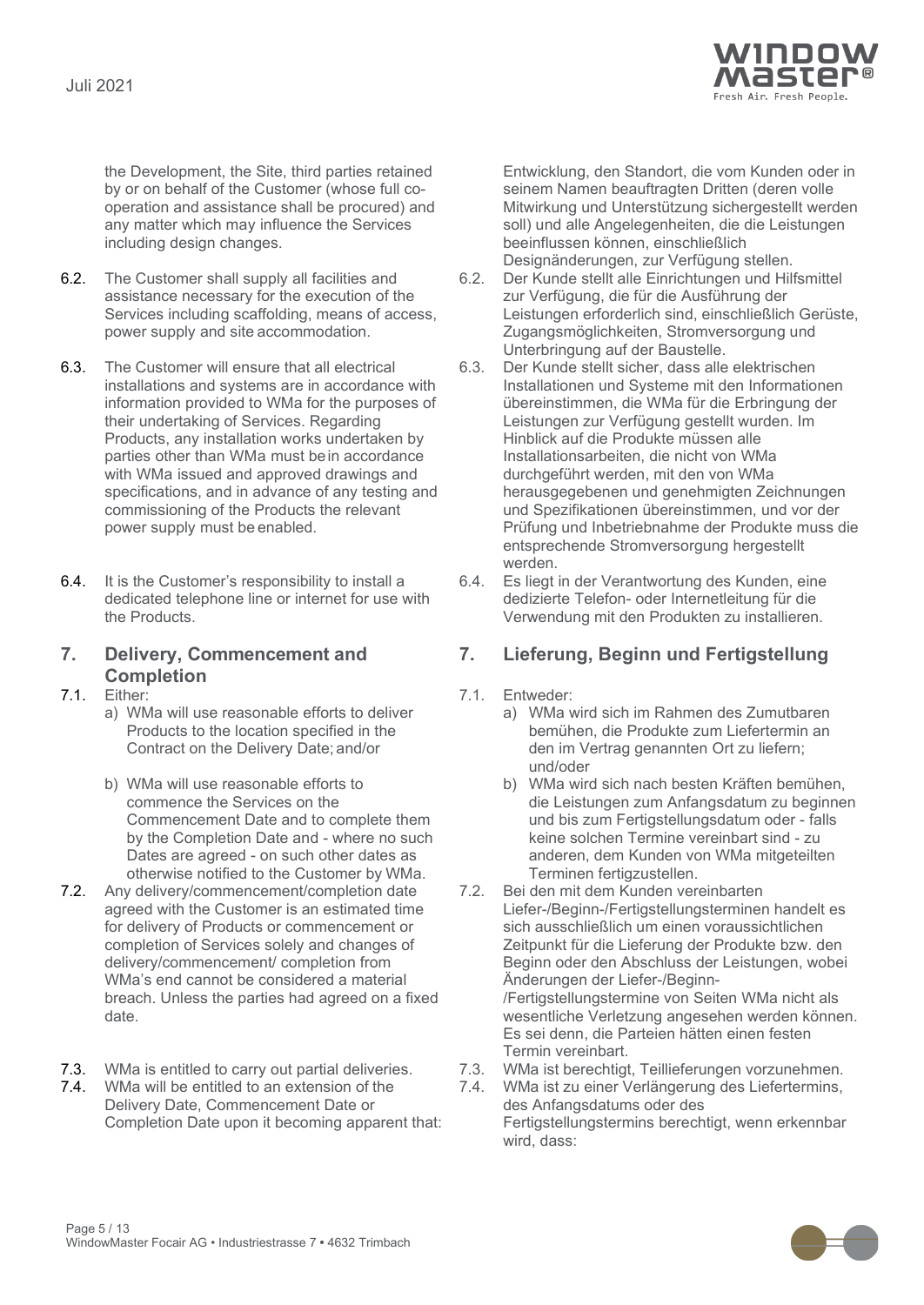

- <span id="page-5-0"></span>a) any act or omission on the part of the Customer (including any request by the Customer for a Variation (as defined below) or of any third party for whom the Customer is responsible; or
- b) any matter identified in Section [7.3](#page-4-0) [a\)](#page-5-0) will have or has had an effect on the ability of WMa to meet such Dates*.*
- 7.5. WMa shall not be in breach of contract or otherwise liable for delay or non-performance caused by widespread disease (such as epidemics and pandemics, explicitly including existing outbreaks and diseases such as COVID-19), strikes, lock-outs, industrial actions or trade disputes, difficulties due to import restrictions or obtaining raw materials, labor,fuel, parts or machinery, power failure or breakdown in machinery, failure of suppliers, sub-suppliers or contractors, or events beyond the control of WMa or its suppliers, or contractors. WMa will use reasonable endeavors to inform the Customer of any such events.
- 7.6. The Customer shall reimburse WMa in respect of 7.6. costs, losses, liabilities, and expenses suffered by WMa resulting from delay caused by the act or omission of the Customer or third parties engaged in relation to the Development.
- 7.7. In the case of delivery of the Products by instalments, the Customer will not be entitled to treat the late or non-delivery of the Products in any one instalment as a breach of the Contract.
- 7.8. The Customer will take delivery of Products on the Delivery Date or on another date agreed or notified by WMa. The Products shall be at the Customer's risk from the time that they are delivered to the Site or any other agreed address. If the Customer will not accept the Products on delivery, although no defect is apparent, risk in the Products will pass in any event to the Customer, the Products will be deemed to have been delivered, and WMa may store the Products at the cost of the Customer. Delivery subsequent to such a delay will be at the sole cost and risk of the Customer and shall be the Customer's responsibility to organise.
- 7.9. WMa's liability for non-delivery shall be limited to replacing the Products within a reasonable time or issuing a credit note against any invoice
- a) eine Handlung oder Unterlassung des Kunden (einschließlich eines Änderungswunsches des Kunden (wie unten definiert) oder eines Dritten, für den der Kunde verantwortlich ist; oder
- b) ein in Ziffer 7.4 a) genannter Umstand sich auf die Fähigkeit von WMa auswirkt oder ausgewirkt hat, diese Termine einzuhalten.
- 7.5. WMa ist nicht vertragsbrüchig oder haftet in sonstiger Weise für Verzögerungen oder Nichterfüllung, die durch weit verbreitet auftretende Krankheiten (wie z.B. Epidemien und Pandemien, ausdrücklich einschließlich bestehender Ausbrüche und Krankheiten wie z.B. COVID-19), Streiks, Aussperrungen, Arbeitskämpfe oder Handelsstreitigkeiten, Schwierigkeiten aufgrund von Einfuhrbeschränkungen oder bei der Beschaffung von Rohstoffen, Arbeitskräften, Brennstoffen, Teilen oder Maschinen, Stromausfall oder Ausfall von Maschinen, Ausfall von Lieferanten, Unterlieferanten oder Auftragnehmern oder durch Ereignisse, die außerhalb des Einflussbereichs von WMa oder ihrer Lieferanten oder Auftragnehmer liegen, verursacht werden. WMa wird sich in angemessener Weise bemühen, den Kunden über solche Ereignisse zu informieren.
- Der Kunde erstattet WMa die Kosten, Verluste, Verbindlichkeiten und Aufwendungen, die WMa aufgrund von Verzögerungen entstehen, die durch Handlungen oder Unterlassungen des Kunden oder von Dritten, die im Zusammenhang mit der Entwicklung eingeschaltet werden, verursacht werden.
- 7.7. Im Falle einer Lieferung der Produkte in Teilmengen ist der Kunde nicht berechtigt, die verspätete oder nicht erfolgte Lieferung der Produkte in einer Teilmenge als Vertragsverletzung anzusehen.
- 7.8. Der Kunde wird die Produkte zum Liefertermin oder zu einem anderen vereinbarten oder von WMa mitgeteilten Termin abnehmen. Die Waren reisen auf Risiko des Kunden ab dem Zeitpunkt der Lieferung an den Standort oder eine andere vereinbarte Adresse. Nimmt der Kunde die Produkte bei Lieferung nicht an, obwohl kein Mangel erkennbar ist, geht die Gefahr für die Produkte in jedem Fall auf den Kunden über, die Produkte gelten als geliefert und WMa kann die Produkte auf Kosten des Kunden einlagern. Die Lieferung nach einer solchen Verzögerung erfolgt auf alleinige Kosten und Gefahr des Kunden und ist von diesem zu veranlassen.
- 7.9. Die Haftung von WMa bei Nichtlieferung beschränkt sich auf den Ersatz der Produkte innerhalb einer angemessenen Frist oder die Erteilung einer

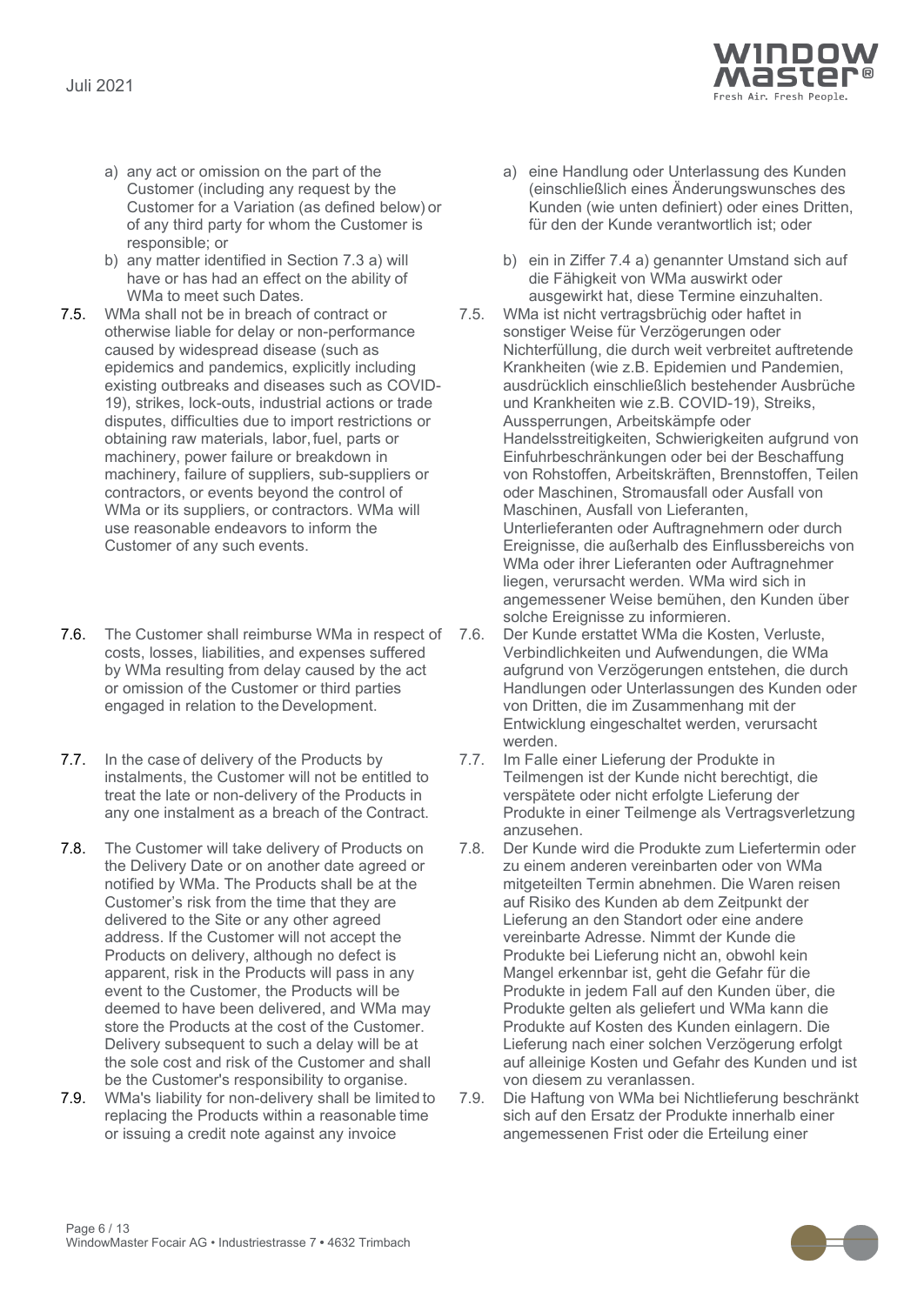

issued for the Products. If performance is delayed or if it is no longer possible to deliver the goods ordered due to reasons for which WMa is responsible, the Customer is entitled to rescind the agreement in accordance with the statutory provisions. Claims for damages are subject to the provisions in Section 12 of these Terms.

- 7.10. "**Variation**" means any addition, omission, alteration, or substitution of the Services and/or Products. The Customer shall be entitled to request a Variation, which WMa shall comply with insofar as the Parties have agreed compensation for such Variation in advance which shall also take into account the effect on the Contract Price as well as delivery, commencement, and completion time.
- 7.11. WMa reserves its right to make design and structural modifications at any time. WMa is not obliged to implement such modifications in previously ordered or delivered Products.

- <span id="page-6-0"></span>**8. Intellectual Property Rights 8. Geistige Eigentumsrechte** 8.1. All documents, product samples, prototypes, software, technical solutions, drawings, designs trademarks, copyrights, patents, rights in inventions, know-how, trade secrets, etc. and other information (Intellectual Property Rights) issued or delivered by WMa as part of the Services and/or Products are the exclusive property of WMa.
- <span id="page-6-1"></span>8.2. WMa's "Intellectual Property Rights" shall also cover intellectual property rights, including but not limited to trademarks, copyrights, designs, patents, rights in inventions, know-how, trade secrets, or any other information owned or otherwise held by WMa which WMa designates as intellectual property rights, regardless of whether a relevant court of law would come to the same conclusion.
- 8.3. Nothing in the Contract or in these Terms and Conditions shall constitute a transfer of any Intellectual Property Rights owned or otherwise held by WMa, and such rights shall remain with WMa.
- 8.4. The Customer's use of WMa's Intellectual Property Rights shall be restricted to such use as may be necessary or otherwise authorised explicitly under the Contract. The Customer acknowledges that any unauthorized use of Intellectual Property Rights may be subject to injunctive measures without prejudicing any

Gutschrift gegen eine für die Produkte ausgestellte Rechnung. Verzögert sich die Leistung oder ist die Lieferung der bestellten Ware aus Gründen, die WMa zu vertreten hat, nicht mehr möglich, ist der Kunde berechtigt, nach Maßgabe der gesetzlichen Bestimmungen vom Vertrag zurückzutreten. Für Schadensersatzansprüche gelten die Regelungen in Ziffer 12 dieser Bedingungen.

- 7.10. "Änderung" bedeutet jede Hinzufügung, Auslassung, Änderung oder Ersetzung der Leistungen und/oder Produkte. Der Kunde ist berechtigt, eine Variation zu verlangen, der WMa nachkommen wird, soweit die Parteien im Voraus eine Vergütung für diese Variation vereinbart haben, die auch die Auswirkungen auf den Vertragspreis sowie die Liefer-, Beginn- und Fertigstellungszeit berücksichtigt.
- 7.11. WMa behält sich das Recht vor, jederzeit Konstruktions- und Designänderungen vorzunehmen. WMa ist nicht verpflichtet, derartige Änderungen an bereits bestellten oder gelieferten Produkten vorzunehmen.

- Alle von WMa im Rahmen der Leistungen und/oder Produkte herausgegebenen oder gelieferten Unterlagen, Produktmuster, Prototypen, Software, technischen Lösungen, Zeichnungen, Entwürfe, Marken, Urheberrechte, Patente, Rechte an Erfindungen, Know-how, Betriebsgeheimnisse etc. und sonstigen Informationen (Schutzrechte) sind ausschließliches Eigentum von WMa.
- 8.2. Die "Geistigen Eigentumsrechte" von WMa umfassen auch Rechte an geistigem Eigentum, einschließlich, aber nicht beschränkt auf Marken, Urheberrechte, Designs, Patente, Rechte an Erfindungen, Know-how, Geschäftsgeheimnisse oder sonstige Informationen, die im Eigentum von WMa stehen oder in sonstiger Weise von WMa gehalten werden und die WMa als geistige Eigentumsrechte bezeichnet, unabhängig davon, ob ein zuständiges Gericht zu demselben Ergebnis kommen würde.
- 8.3. Weder der Vertrag noch diese AGB stellen eine Übertragung von Rechten des geistigen Eigentums dar, die im Eigentum von WMa stehen oder in sonstiger Weise von WMa gehalten werden; diese Rechte verbleiben bei WMa.
- 8.4. Der Kunde darf das geistige Eigentum von WMa nur in dem Umfang nutzen, wie es nach dem Vertrag erforderlich oder sonst ausdrücklich gestattet ist. Der Kunde erkennt an, dass eine unbefugte Nutzung von Rechten des geistigen Eigentums Gegenstand von Unterlassungsmaßnahmen sein kann, ohne dass

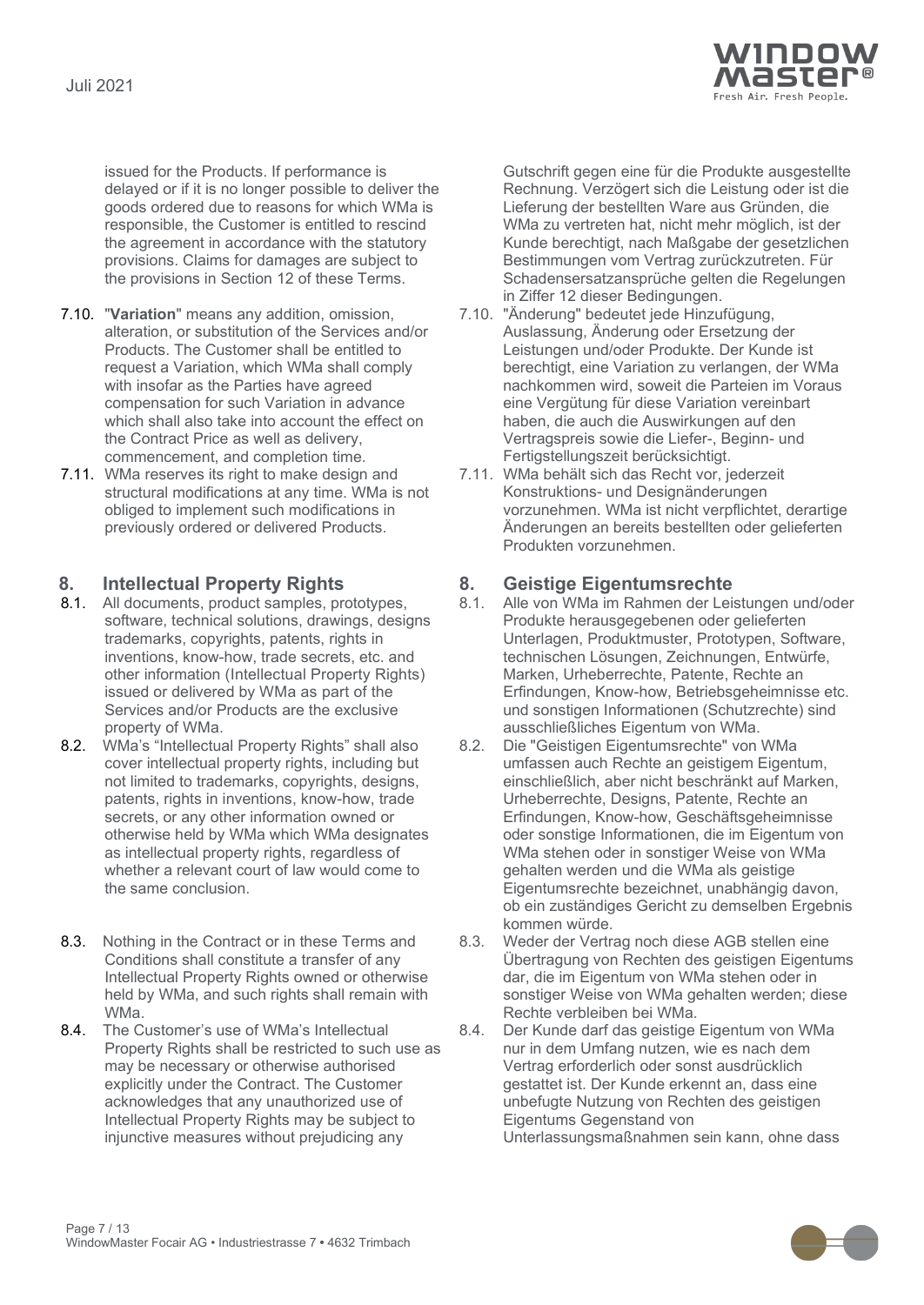

other rights and remedies available under the Contract or in these Terms and Conditions and applicable law.

- 8.5. In the event of termination of the Contract, regardless of cause, the Supplier shall immediately refrain from any use of WMa's Intellectual Property Rights, if any.
- 8.6. If the Customer becomes aware of any thirdparty infringing on WMa's Intellectual Property Rights, the Customer shall, without any undue delay, inform WMa thereof, and shall, if so requested, assist in the defence thereof at its own account.

- WMa shall retain title to the Products until payment in full under the Contract or any other contract with the Customer.
- 9.2. If the Customer fails to make payments to WMa when due, or if WMa terminates the Contract, WMa will have the right to require the Customer not to resell or part with possession of any Products owned by WMa until the Customer has paid in full all sums due.

- 10.1. The price payable for the Services and/or Products shall be the Contract Price, which shall be exclusive of VAT and other charges and fees to public authorities as appropriate and any other amount due in accordance with theContract.
- 10.2. If after 12 months from the date of the Contract the Products have not been delivered to the Customer, or the Services have not been performed, and the market prices of the Products or the Services, upon which the Contract Price was based, has increased, the Contract Price shall be increased by the net amount of the difference, accounting for the then applicable market prices.

- 11.1. Payment of any amount under the Contract shall become due on the date of WMa's invoice. Unless anything else is explicitly agreed upon, and under the condition that the Customer can document a positive credit rating and a satisfactory credit insurance (or other similar performance security documentation), the final date for payment shall be 7 days after the date an amount becomes due.
- 11.2. Amounts due and unpaid beyond the final date 11.2. Bei Überschreitung des Zahlungsziels sind

dadurch andere Rechte und Rechtsbehelfe aus dem Vertrag oder aus diesen Bedingungen und dem anwendbaren Recht berührt werden.

- 8.5. Im Falle der Beendigung des Vertrages, gleich aus welchem Grund, hat der Lieferant jegliche Nutzung der etwaigen geistigen Eigentumsrechte von WMa unverzüglich zu unterlassen.
- 8.6. Erlangt der Kunde Kenntnis davon, dass Dritte die geistigen Eigentumsrechte von WMa verletzen, wird der Kunde WMa hiervon unverzüglich unterrichten und auf Verlangen bei der Verteidigung auf eigene Kosten unterstützen.

## **9. Title to Products 9. Eigentum an den Produkten**

- 9.1. WMa behält sich das Eigentum an den Produkten bis zur vollständigen Zahlung aus dem Vertrag oder einem anderen Vertrag mit dem Kunden vor.
- 9.2. Kommt der Kunde seinen Zahlungsverpflichtungen gegenüber WMa nicht fristgerecht nach oder kündigt WMa den Vertrag, ist WMa berechtigt, vom Kunden zu verlangen, dass er die im Eigentum von WMa stehenden Produkte nicht weiterveräußert oder in Besitz nimmt, bis der Kunde alle fälligen Beträge vollständig bezahlt hat.

### **10. Price 10. Preis**

- 10.1. Der für die Leistungen und/oder Produkte zu zahlende Preis ist der Vertragspreis, der sich ausschließlich der Umsatzsteuer und sonstiger Abgaben und Gebühren an Behörden sowie sonstiger nach dem Vertrag geschuldeter Beträge versteht.
- 10.2. Wenn nach Ablauf von 12 Monaten ab dem Datum des Vertrages die Produkte nicht an den Kunden geliefert oder die Leistungen nicht erbracht wurden und die Marktpreise der Produkte oder der Leistungen, auf denen der Vertragspreis beruhte, gestiegen sind, wird der Vertragspreis um den Nettobetrag der Differenz unter Berücksichtigung der dann geltenden Marktpreise erhöht.

### **11. Payment Terms 11. Zahlungsbedingungen**

- 11.1. Die Forderungen aus dem Vertrag werden mit dem Datum der Rechnung von WMa fällig. Soweit nicht ausdrücklich etwas anderes vereinbart ist und unter der Voraussetzung, dass der Kunde eine positive Bonität und eine ausreichende Kreditversicherung (oder eine vergleichbare Leistungssicherung) nachweisen kann, ist das endgültige Zahlungsziel 7 Tage nach Fälligkeit eines Betrages.
- 

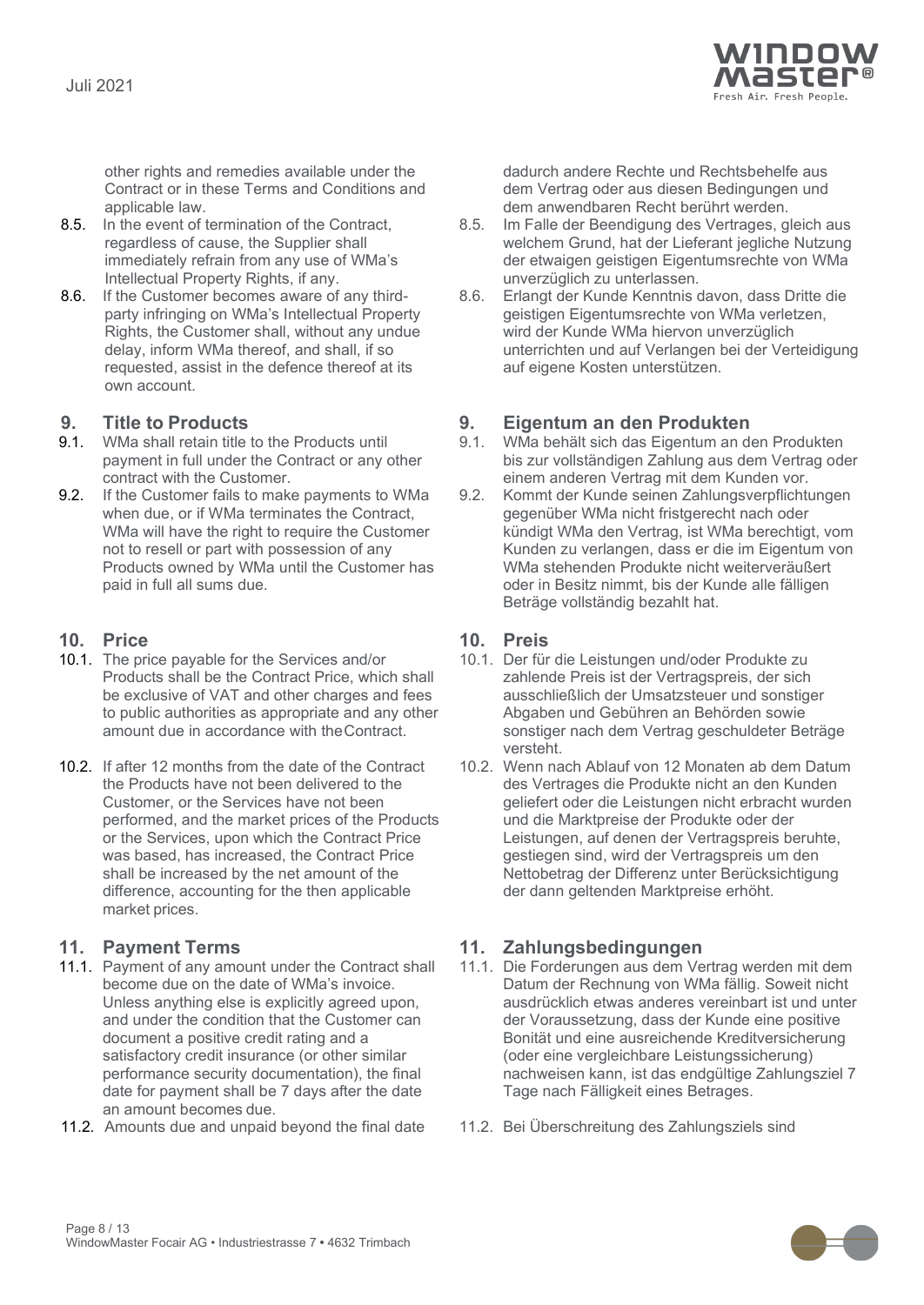

for payment shall be payable with default interest at the rate of 9% points above the basic interest rate until payment is made or received.

- 11.3. In the event that it is agreed that the Customer may apply a retention amount in respect of any payments made under this Contract the Customer shall accept WMa's retention bondin lieu of making any deduction frompayments.
- 11.4. The Customer may only set off or exercise its right of retention or stoppage in transit for claims that WMa has acknowledged in writingto the Customer, or which have been confirmed legally through binding settlement.
- 11.5. In the event of the Customer's default in payment relative to any delivery from WMa, all WMa's other claims vis-à-vis the Customer shall immediately fall due for payment.

### **12. Liability 12. Haftung**

- 12.1. WMa is only liable for damage that is caused intentionally or through gross negligence. With respect to breaches of material contractual duties WMa is also liable if they are caused by ordinary negligence. "Material contractual duties" are duties whose fulfilment is essential to the proper performance of the contract and upon whose fulfilment the Customer regularly relies on and may regularly rely. WMa's liability is limited to the reasonably foreseeable damage typically incurred with this type of contract unless it is due to an intentional act.
- 12.2. The foregoing limitations of liability do not apply to injuries to the life, body or health of a person or in cases of liability pursuant to the German Product Liability Act.
- 12.3. The Customer's claims for the reimbursement of expenses pursuant to Section 284 BGB are waived to the extent that a claim for damages in lieu of performance is excluded pursuant to the foregoing provisions.
- 12.4. The foregoing limitations on liability shall also apply to WMa's employees, management bodies and other vicarious agents.
- 12.5. The parties hereby confirm that notwithstanding any other provision of the Contract, the Contract shall not and shall not purport to confer on any third party any right to enforce any term of the Contract for the purposes of the Contracts.
- 12.6. If WMa is held liable towards third parties, the Customer is obliged to indemnify WMa unless WMa is liable towards the Customer under these Terms and Conditions.
- 12.7. The Customer shall indemnify WMa against any 12.7. Der Kunde stellt WMa von allen Ansprüchen in

Verzugszinsen in Höhe von 9 %-Punkten über dem Basiszinssatz zu zahlen, bis die Zahlung erfolgt oder eingegangen ist.

- 11.3. Wird vereinbart, dass der Kunde einen Einbehalt auf Zahlungen aus diesem Vertrag geltend machen kann, so hat der Kunde anstelle eines Abzugs von Zahlungen die Einbehaltsgarantie von WMa zu akzeptieren.
- 11.4. Der Kunde kann nur mit solchen Forderungen aufrechnen oder ein Zurückbehaltungsrecht oder eine Transportsperre ausüben, die WMa gegenüber dem Kunden schriftlich anerkannt hat oder die durch einen rechtskräftigen Vergleich rechtskräftig festgestellt worden sind.
- 11.5. Kommt der Kunde mit der Bezahlung einer Lieferung von WMa in Verzug, werden alle sonstigen Forderungen von WMa gegenüber dem Kunden sofort zur Zahlung fällig.

- 12.1. WMa haftet nur für Schäden, die vorsätzlich oder grob fahrlässig verursacht wurden. Für die Verletzung wesentlicher Vertragspflichten haftet WMa auch dann, wenn sie durch einfache Fahrlässigkeit verursacht wird. "Wesentliche Vertragspflichten" sind Pflichten, deren Erfüllung die ordnungsgemäße Durchführung des Vertrages überhaupt erst ermöglicht und auf deren Einhaltung der Kunde regelmäßig vertraut und vertrauen darf. Die Haftung von WMa ist auf den vertragstypischen, vernünftigerweise vorhersehbaren Schaden begrenzt, es sei denn, er beruht auf einer vorsätzlichen Handlung.
- 12.2. Die vorstehenden Haftungsbeschränkungen gelten nicht bei der Verletzung des Lebens, des Körpers oder der Gesundheit einer Person sowie in Fällen der Haftung nach dem Produkthaftungsgesetz.
- 12.3. Ansprüche des Kunden auf Aufwendungsersatz nach § 284 BGB sind insoweit ausgeschlossen, als ein Anspruch auf Schadensersatz statt der Leistung nach den vorstehenden Regelungen ausgeschlossen ist.
- 12.4. Die vorstehenden Haftungsbeschränkungen gelten auch für die Mitarbeiter, Organe und sonstigen Erfüllungsgehilfen von WMa.
- 12.5. Die Parteien bestätigen hiermit, dass ungeachtet sonstiger Bestimmungen des Vertrages der Vertrag keinem Dritten ein Recht zur Durchsetzung einer Vertragsklausel einräumt und dies auch nicht bezwecken soll.
- 12.6. Wird WMa von Dritten in Anspruch genommen, ist der Kunde verpflichtet, WMa freizustellen, es sei denn, WMa haftet gegenüber dem Kunden nach diesen Bedingungen.
- 

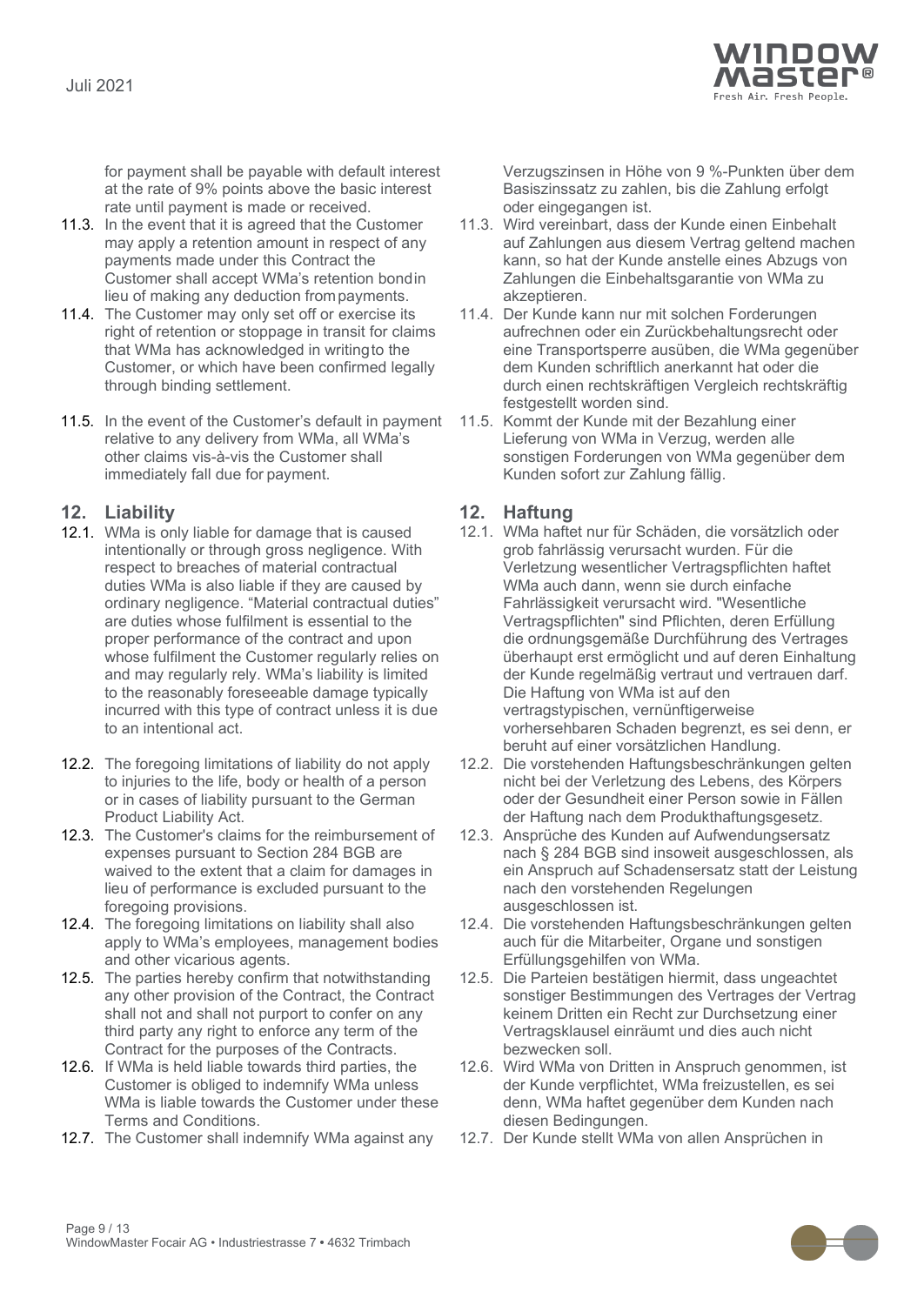

claim in relation to damages which are caused by usage of the Product which are caused by the Customer's or third parties' incorrect installation, reparation, maintenance and use, the Customer's neglect to instruct employees in the handling of the Product or the Customer's noncompliance with applicable legislation or regulation.

- 12.8. If third parties make a claim for damages or loss in relation to the Services and/or Products against the Customer, the Customer must immediately notify WMa.
- 12.9. The Customer is obligated to join as a codefendant any legal action initiated against WMa relating to any claim relating to the Services and/or Products.
- 12.10.Where the Services do not include for WMa to advise on the design or specification of the Products or their use, then any assistance, consultation, or any design proposals, including drawings, calculations and ideas which may be provided to the Customer should be relied upon by the Customer at its own risk and only subject to advice from an appropriate expert.
- 12.11.If WMa agrees to repair or rectify any defect or flaw based on the Customer's claim which ultimately turns out to be unjustified, e.g., due to the Customer's neglect of WMA's user manuals or instructions, WMa is entitled to receive payment for such remedial measures conducted by or at the request of WMa.
- 12.12.For the purposes of this Contract, "Consequential Loss" shall include (but not be limited to) reference to loss of profit, loss or depletion of goodwill, loss of business or time, damage to property and all other financial loss or damage.

### **13. Warranty relating to Products and Notices of Defects**

- <span id="page-9-0"></span>13.1. The Customer undertakes to examine all Products without delay upon delivery.
- <span id="page-9-1"></span>13.2. WMa shall have no liability for defects if the Customer does not notify these immediately and in writing to WMa when the defects in the Products are or should have been discovered upon delivery. WMa shall have no liability for defects which were or should have been discovered as part of the Customer's/recipients examination of the Products upon their receipt if notification is not timely communicated to WMa.

Bezug auf Schäden frei, die durch die Nutzung des Produkts verursacht werden, die durch die unsachgemäße Installation, Reparatur, Wartung und Nutzung durch den Kunden oder Dritte, die Unterlassung der Unterweisung von Mitarbeitern in der Handhabung des Produkts durch den Kunden oder die Nichteinhaltung geltender Gesetze oder Vorschriften durch den Kunden verursacht werden.

- 12.8. Wird der Kunde von Dritten wegen Schäden oder Verlusten im Zusammenhang mit den Leistungen und/oder Produkten in Anspruch genommen, hat der Kunde WMa unverzüglich zu informieren.
- 12.9. Der Kunde ist verpflichtet, einer gegen WMa eingeleiteten Klage wegen eines Anspruchs im Zusammenhang mit den Leistungen und/oder Produkten als Nebenintervenient beizutreten.
- 12.10.Soweit die Leistungen nicht beinhalten, dass WMa über die Gestaltung oder Spezifikation der Produkte oder deren Verwendung berät, erfolgt jede Unterstützung, Beratung oder jeder Gestaltungsvorschlag, einschließlich Zeichnungen, Berechnungen und Ideen, die dem Kunden zur Verfügung gestellt werden, durch den Kunden auf eigenes Risiko und nur vorbehaltlich der Beratung durch einen geeigneten Experten.
- 12.11.Erklärt sich WMa aufgrund eines Anspruchs des Kunden zur Beseitigung eines Mangels bereit, der sich im Nachhinein als unberechtigt herausstellt, z.B. weil der Kunde die Bedienungsanleitungen oder Hinweise von WMa nicht beachtet hat, so hat WMa Anspruch auf Vergütung für die von ihr oder auf ihre Veranlassung durchgeführten Nachbesserungsmaßnahmen.
- 12.12.Für die Zwecke dieses Vertrages umfasst der Begriff "Folgeschaden" unter anderem (aber nicht ausschließlich) den entgangenen Gewinn, den Verlust oder die Minderung des Firmenwerts, den Geschäfts- oder Zeitverlust, die Beschädigung von Eigentum und alle anderen finanziellen Verluste oder Schäden.

### **13. Gewährleistung für Produkte und Mängelrügen**

- 13.1. Der Kunde ist verpflichtet, alle Produkte unverzüglich nach Lieferung zu untersuchen.
- 13.2. WMa haftet nicht für Mängel, wenn der Kunde diese nicht unverzüglich schriftlich gegenüber WMa rügt, wenn die Mängel an den Produkten bei der Lieferung entdeckt werden oder hätten entdeckt werden müssen. WMa haftet nicht für Mängel, die bei der Untersuchung der Produkte durch den Kunden/Empfänger nach deren Erhalt entdeckt wurden oder hätten entdeckt werden müssen, wenn die Anzeige nicht rechtzeitig gegenüber WMa erfolgt.

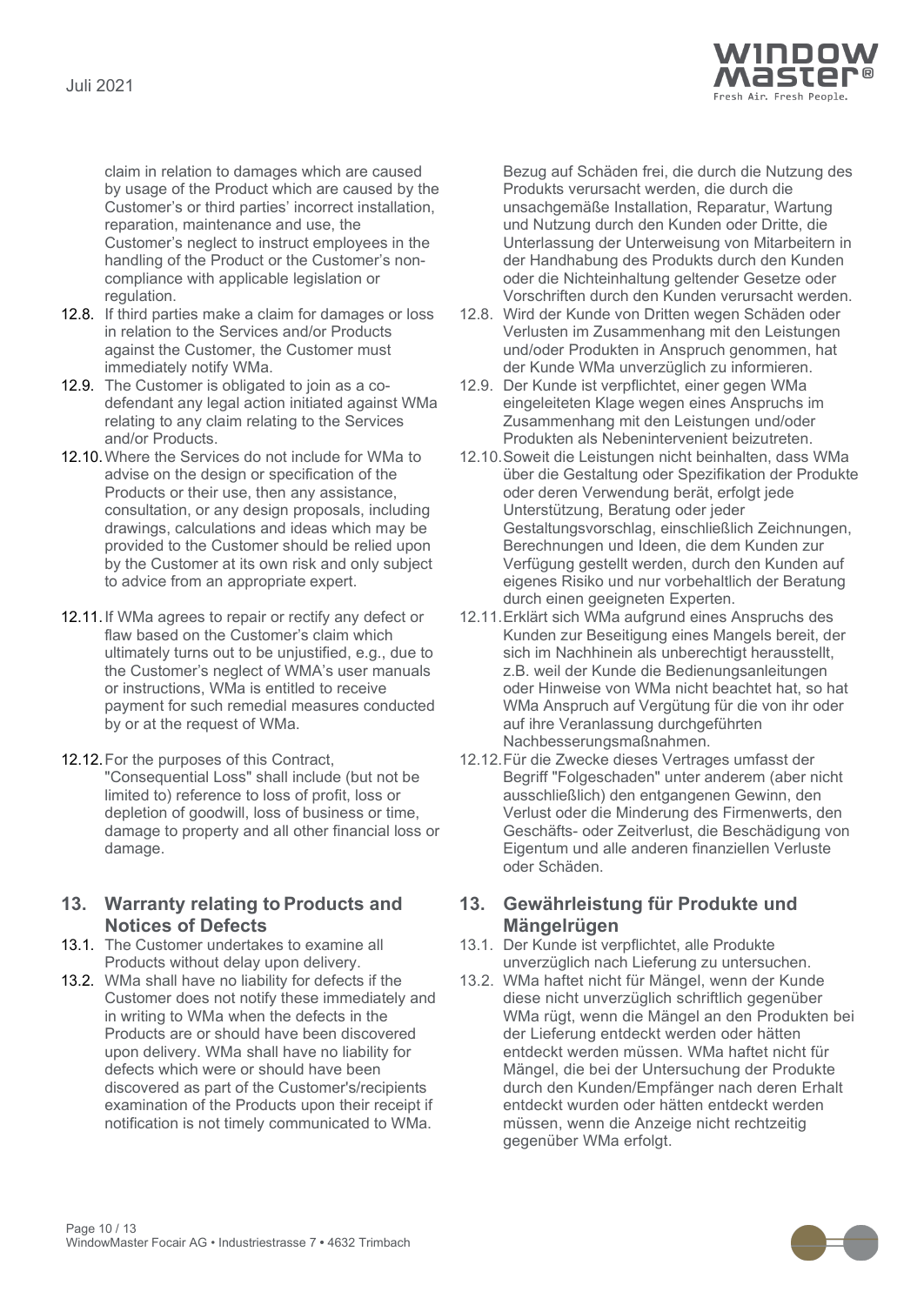

- 13.3. Subject to Sections [13.1](#page-9-0) and [13.2,](#page-9-1) WMa shall be liable for latent defects for a maximum period of 5 year after the handover or for a maximum period of 6 years from the time that risk of the Products passes to the Customer. In case of such liability, WMa can choose either to repair a Product or to supply a replacement Product with a similar function and use. The option between repair and replacement will be at WMa's discretion and subject to terms agreed with the Customer at the relevant time.
- 13.4. WMa shall be under no liability under the above warranty in respect of any defect in Products arising from wear and tear, non-maintenance, installation or commissioning by parties other than WMa below normal standard, accidental or willful damage, negligence, failure to follow WMa's instructions or recommendations (whether written or oral), disruption of power supply, or misuse or alteration or repair of Products without WMa's prior written approval or any of the above with respect to such items or parts of buildings (e.g. doors and windows) with which the Products are connected or interact. It is the sole responsibility of the Customer to carry out proper maintenance of the Products throughout the warranty period.

### **14. Warranty relating to Services 14. Gewährleistung in Bezug auf**

- <span id="page-10-0"></span>14.1. WMa warrants that Services shall be performed with all due care and skill and in accordance with prevailing industry or professional standards by personnel that are familiar with WMa's requirements and have appropriate skill, training, and background to perform such Services in a compliant manner and in accordance with prevailing commercial practices and standards in the industry for similar services.
- <span id="page-10-1"></span>14.2. The Services will be provided in accordance with all applicable legislation from time to time in force, and the Customer will inform WMa as soon as it becomes aware of any changes in that legislation.
- 14.3. Notwithstanding Section [14.1](#page-10-0) and [14.2,](#page-10-1) WMa shall have no liability for defects caused by Services if the Customer does not notify these immediately and in writing to WMa when the defects are or should have been discovered.
- 13.3. Vorbehaltlich der Ziffern 13.1 und 13.2 haftet WMa für verdeckte Mängel längstens für einen Zeitraum von 5 Jahren ab Übergabe bzw. längstens für einen Zeitraum von 6 Jahren ab dem Zeitpunkt des Gefahrübergangs der Produkte auf den Kunden. Im Falle einer solchen Haftung kann WMa nach ihrer Wahl ein Produkt nachbessern oder ein funktionsund gebrauchsgleiches Ersatzprodukt liefern. Die Wahl zwischen Nachbesserung und Ersatzlieferung liegt im Ermessen von WMa und unterliegt den mit dem Kunden zum jeweiligen Zeitpunkt vereinbarten Bedingungen.
- 13.4. WMa haftet im Rahmen der vorstehenden Gewährleistung nicht für Mängel an den Produkten, die auf Verschleiß, mangelnde Wartung, Installation oder Inbetriebnahme durch andere Personen als WMa unterhalb des normalen Standards, zufällige oder vorsätzliche Beschädigung, Fahrlässigkeit, Nichtbeachtung der Anweisungen oder Empfehlungen von WMa (schriftlich oder mündlich), Unterbrechung der Stromversorgung oder missbräuchliche Verwendung oder Änderung oder Reparatur der Produkte ohne vorherige schriftliche Zustimmung von WMa oder eines der vorgenannten Punkte in Bezug auf solche Gegenstände oder Gebäudeteile (z.B. Türen und Fenster), mit denen die Produkte verbunden sind oder zusammenwirken, zurückzuführen sind. Es liegt in der alleinigen Verantwortung des Kunden, eine ordnungsgemäße Wartung der Produkte während der Garantiezeit durchzuführen.

# **Leistungen**

- 14.1. WMa gewährleistet, dass die Leistungen mit der gebotenen Sorgfalt und in Übereinstimmung mit den geltenden Branchen- oder Berufsstandards von Personal erbracht werden, das mit den Anforderungen von WMa vertraut ist und über die entsprechenden Fähigkeiten, die Ausbildung und den Hintergrund verfügt, um diese Leistungen in einer konformen Art und Weise und in Übereinstimmung mit den in der Branche für ähnliche Leistungen geltenden Geschäftspraktiken und Standards zu erbringen.
- 14.2. Die Leistungen werden in Übereinstimmung mit allen jeweils geltenden Rechtsvorschriften erbracht, und der Kunde wird WMa informieren, sobald er von Änderungen dieser Rechtsvorschriften Kenntnis erlangt.
- 14.3. Ungeachtet der Ziffern 14.1 und 14.2 haftet WMa nicht für Mängel, die durch die Services verursacht werden, wenn der Kunde diese nicht unverzüglich und schriftlich gegenüber WMa rügt, wenn die Mängel entdeckt werden oder hätten entdeckt

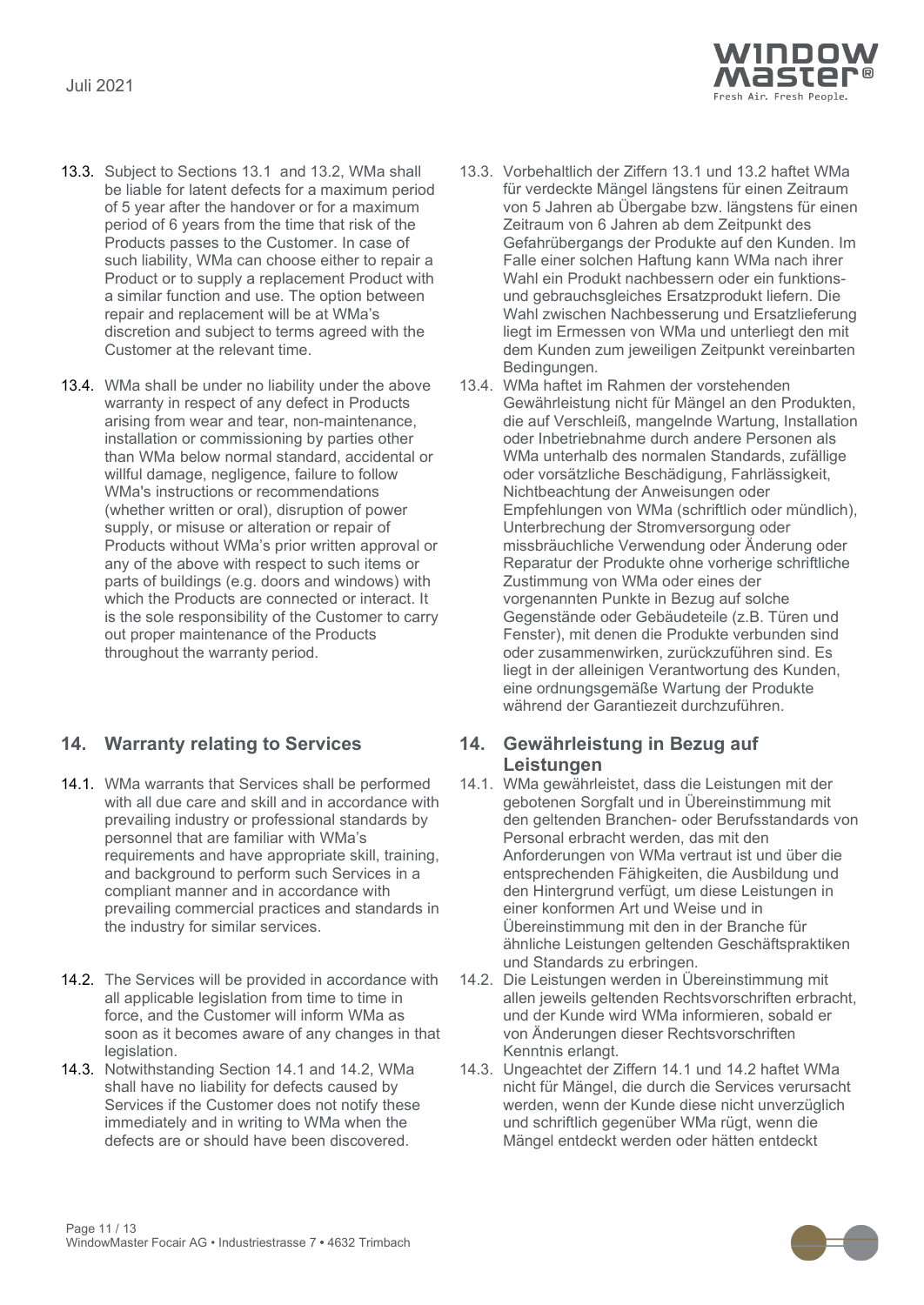

### **15. Rights of Withdrawal and Termination 15. Rücktritts- und Kündigungsrechte**

- 15.1. Without prejudice to any other right or remedy under this Contract, in the event of a breach of this Contract by the Customer, WMa may give14 days' notice in writing of its intention to terminate this Contract having set out the grounds for doing so. If the Customer does not take satisfactory steps to remedy the breach during the notice period, then at the end of the notice period WMa may terminate this Contract without further notice and without further liability.
- 15.2. WMa has the right to terminate the contract, if the financial circumstances of the Customer have deteriorated, or such deterioration is threatened, and as a result of this the performance of a purchase obligation to WMa is in jeopardy.
- 15.3. WMa further has the right to terminate the Contract in the following events:
	- − the Customer meets the criteria for insolvency,
	- − the Customer stops making its payments,  $-$  der Kunde stellt seine Zahlungen ein,
	- the Customer meets the criteria for imminent insolvency,
	- − or over-indebtedness or material loss and/or lack of liquidity of the Customer becomes apparent,
	- − if an application is filed by the Customer with respect to the assets or operation of the Customer for the opening of insolvency proceedings or of comparable debt settlement proceedings or
	- if the opening of insolvency proceedings with respect to the assets of the Customer is rejected due to lack of funds.
- 15.4. If one of the above events occur, then WMa may by notice to the Customer terminate this Contract and termination shall be effective at the date of the notice.
- 15.5. In the event of a termination of this Contract then WMa shall be entitled to and shall be paid pro rata in respect of any amount of the Services provided or any Products supplied up to the date of termination and such other reasonable costs arising as a result.

### **16. Miscellaneous** 16. **Sonstiges**

16.1. If one of the provisions of these Terms and Conditions and of additional Contracts should be or become ineffective, this shall not affect the validity of the Terms and Conditions in other respects. The parties hereto are obliged to agree werden müssen.

- 15.1. Unbeschadet sonstiger Rechte und Rechtsbehelfe aus diesem Vertrag kann WMa im Falle einer Verletzung dieses Vertrages durch den Kunden den Vertrag unter Angabe von Gründen mit einer Frist von 14 Tagen schriftlich kündigen. Ergreift der Kunde während der Kündigungsfrist keine ausreichenden Maßnahmen zur Beseitigung des Verstoßes, kann WMa diesen Vertrag nach Ablauf der Kündigungsfrist ohne weitere Ankündigung und ohne weitere Haftung kündigen.
- 15.2. WMa hat das Recht, den Vertrag zu kündigen, wenn sich die Vermögensverhältnisse des Kunden verschlechtert haben oder eine solche Verschlechterung droht und dadurch die Erfüllung einer Abnahmeverpflichtung gegenüber WMa gefährdet ist.
- 15.3. WMa hat ferner das Recht, den Vertrag in den folgenden Fällen zu kündigen:
	- − der Kunde erfüllt die Voraussetzungen für eine Insolvenz,
	-
	- − der Kunde erfüllt die Kriterien für eine drohende Zahlungsunfähigkeit,
	- − oder eine Überschuldung oder ein erheblicher Verlust und/oder mangelnde Liquidität des Kunden wird erkennbar,
	- − wenn über das Vermögen oder den Betrieb des Kunden ein Antrag auf Eröffnung eines Insolvenzverfahrens oder eines vergleichbaren Schuldenbereinigungsverfahrens gestellt wird oder
	- wenn die Eröffnung des Insolvenzverfahrens über das Vermögen des Kunden mangels Masse abgelehnt wird.
- 15.4. Tritt eines der vorgenannten Ereignisse ein, so kann WMa diesen Vertrag durch Erklärung gegenüber dem Kunden kündigen; die Kündigung wird zum Zeitpunkt der Erklärung wirksam.
- 15.5. Im Falle einer Kündigung dieses Vertrages hat WMa Anspruch auf eine anteilige Vergütung für die bis zum Zeitpunkt der Kündigung erbrachten Leistungen oder gelieferten Produkte sowie für die dadurch entstandenen sonstigen angemessenen Kosten.

16.1. Sollte eine Bestimmung dieser Geschäftsbedingungen und der ergänzenden Verträge unwirksam sein oder werden, so wird dadurch die Gültigkeit der Geschäftsbedingungen im Übrigen nicht berührt. Die Vertragspartner sind